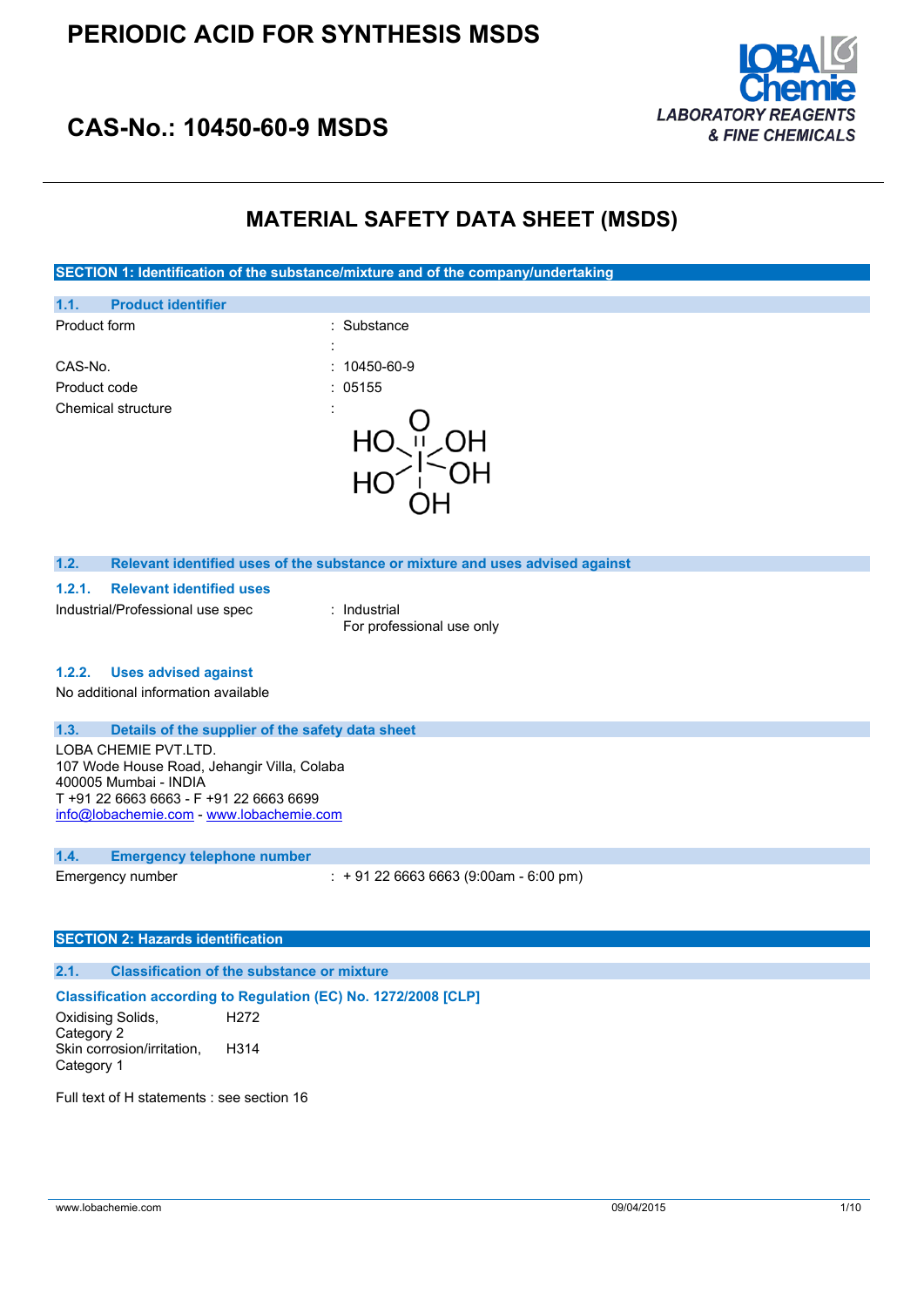Safety Data Sheet

**Classification according to Directive 67/548/EEC [DSD] or 1999/45/EC [DPD]**

O; R8 C; R34 Full text of R-phrases: see section 16

**Adverse physicochemical, human health and environmental effects** No additional information available

| 2.2.<br><b>Label elements</b>                              |                                                                                                                                                                                                                                                                                                                                                                        |
|------------------------------------------------------------|------------------------------------------------------------------------------------------------------------------------------------------------------------------------------------------------------------------------------------------------------------------------------------------------------------------------------------------------------------------------|
| Labelling according to Regulation (EC) No. 1272/2008 [CLP] |                                                                                                                                                                                                                                                                                                                                                                        |
| Hazard pictograms (CLP)                                    |                                                                                                                                                                                                                                                                                                                                                                        |
|                                                            | GHS03<br>GHS05                                                                                                                                                                                                                                                                                                                                                         |
| Signal word (CLP)                                          | : Danger                                                                                                                                                                                                                                                                                                                                                               |
| Hazard statements (CLP)                                    | $\therefore$ H272 - May intensify fire; oxidiser.<br>H314 - Causes severe skin burns and eye damage.                                                                                                                                                                                                                                                                   |
| Precautionary statements (CLP)                             | : P220 - Keep/Store away from clothing and other combustible materials.<br>P280 - Wear protective gloves/protective clothing/eye protection/face protection.<br>P305+P351+P338 - IF IN EYES: Rinse cautiously with water for several minutes.<br>Remove contact lenses, if present and easy to do. Continue rinsing.<br>P310 - Immediately call a POISON CENTER/doctor |

### **2.3. Other hazards**

No additional information available

| <b>SECTION 3: Composition/information on ingredients</b> |                   |                                          |  |
|----------------------------------------------------------|-------------------|------------------------------------------|--|
|                                                          |                   |                                          |  |
| 3.1.                                                     | <b>Substances</b> |                                          |  |
| Name                                                     |                   | $\therefore$ PERIODIC ACID FOR SYNTHESIS |  |
| CAS-No.                                                  |                   | $: 10450 - 60 - 9$                       |  |

Full text of R- and H-statements: see section 16

## **3.2. Mixtures** Not applicable

| <b>SECTION 4: First aid measures</b>             |                                                                                                                                                                  |      |
|--------------------------------------------------|------------------------------------------------------------------------------------------------------------------------------------------------------------------|------|
|                                                  |                                                                                                                                                                  |      |
| 4.1.<br><b>Description of first aid measures</b> |                                                                                                                                                                  |      |
| First-aid measures after inhalation              | : Remove person to fresh air and keep comfortable for breathing. Give oxygen or<br>artificial respiration if necessary. If you feel unwell, seek medical advice. |      |
| First-aid measures after skin contact            | : Gently wash with plenty of soap and water. If skin irritation occurs: Get medical<br>advice/attention.                                                         |      |
| www.lobachemie.com                               | 09/04/2015                                                                                                                                                       | 2/10 |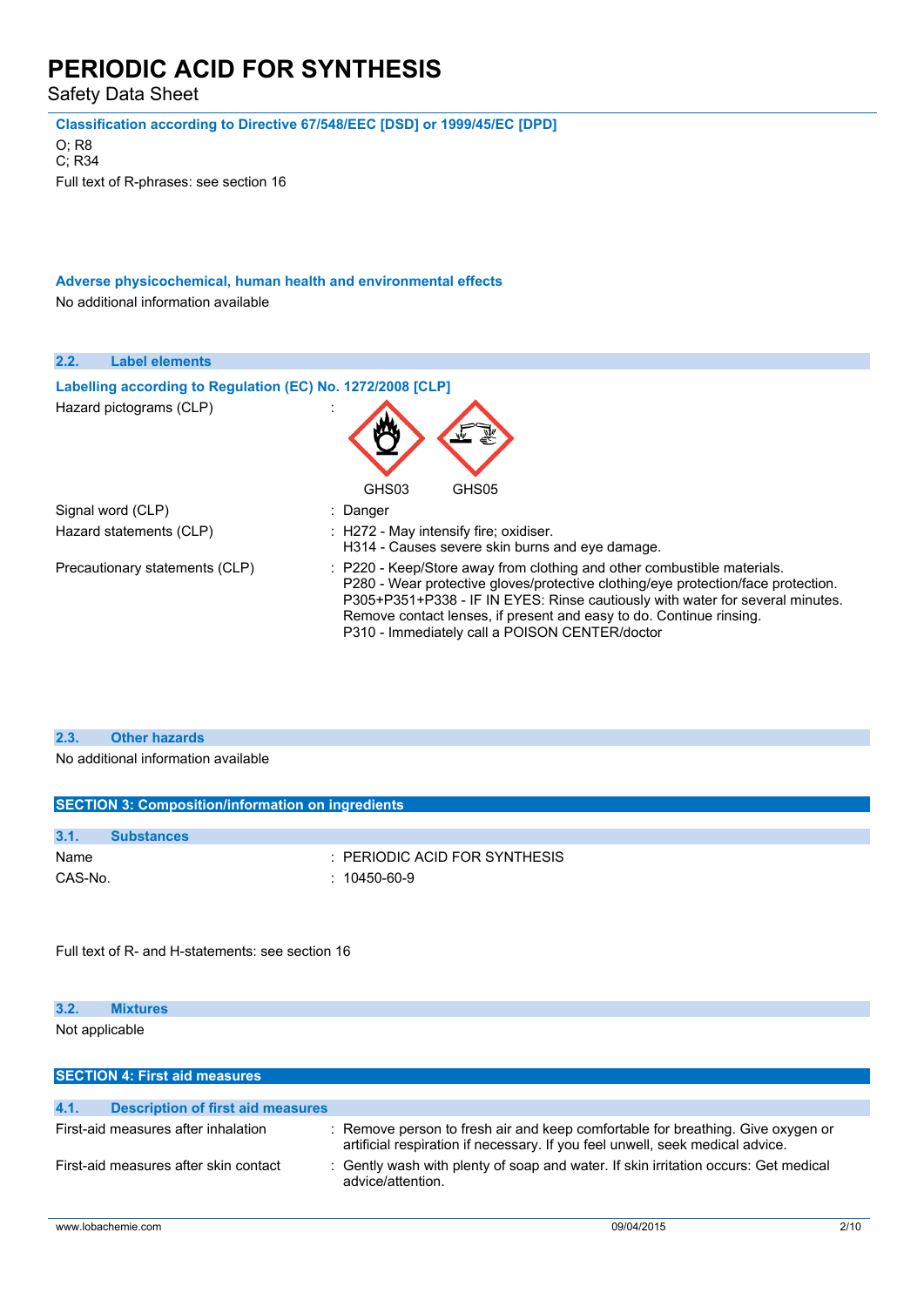| First-aid measures after eye contact                                        | : Remove contact lenses, if present and easy to do. Continue rinsing. Rinse cautiously<br>with water for several minutes. If eye irritation persists: Get medical advice/attention. |
|-----------------------------------------------------------------------------|-------------------------------------------------------------------------------------------------------------------------------------------------------------------------------------|
| First-aid measures after ingestion                                          | : Rinse mouth out with water. If you feel unwell, seek medical advice.                                                                                                              |
| 4.2.<br>Most important symptoms and effects, both acute and delayed         |                                                                                                                                                                                     |
| Symptoms/effects                                                            | : Causes severe skin burns and eye damage.                                                                                                                                          |
| 4.3.                                                                        | Indication of any immediate medical attention and special treatment needed                                                                                                          |
| Treat symptomatically.                                                      |                                                                                                                                                                                     |
| <b>SECTION 5: Firefighting measures</b>                                     |                                                                                                                                                                                     |
| 5.1.                                                                        |                                                                                                                                                                                     |
| <b>Extinguishing media</b><br>Suitable extinguishing media                  | : dry chemical powder, alcohol-resistant foam, carbon dioxide (CO2).                                                                                                                |
| Unsuitable extinguishing media                                              | : Do not use extinguishing media containing water.                                                                                                                                  |
|                                                                             |                                                                                                                                                                                     |
| 5.2.<br>Special hazards arising from the substance or mixture               |                                                                                                                                                                                     |
| No additional information available                                         |                                                                                                                                                                                     |
| 5.3.<br><b>Advice for firefighters</b>                                      |                                                                                                                                                                                     |
| Protection during firefighting                                              | : Do not attempt to take action without suitable protective equipment.                                                                                                              |
| <b>SECTION 6: Accidental release measures</b>                               |                                                                                                                                                                                     |
| 6.1.                                                                        | Personal precautions, protective equipment and emergency procedures                                                                                                                 |
| 6.1.1.<br>For non-emergency personnel                                       |                                                                                                                                                                                     |
| <b>Emergency procedures</b>                                                 | : Avoid contact with skin and eyes.                                                                                                                                                 |
|                                                                             |                                                                                                                                                                                     |
| 6.1.2.<br>For emergency responders                                          |                                                                                                                                                                                     |
| Protective equipment                                                        | : Use personal protective equipment as required.                                                                                                                                    |
| <b>Emergency procedures</b>                                                 | : Stop release.                                                                                                                                                                     |
| 6.2.<br><b>Environmental precautions</b>                                    |                                                                                                                                                                                     |
| Avoid release to the environment.                                           |                                                                                                                                                                                     |
| 6.3.<br>Methods and material for containment and cleaning up                |                                                                                                                                                                                     |
| Methods for cleaning up                                                     | : Clean up immediately by sweeping or vacuum.                                                                                                                                       |
| <b>Reference to other sections</b><br>6.4.                                  |                                                                                                                                                                                     |
| No additional information available                                         |                                                                                                                                                                                     |
| <b>SECTION 7: Handling and storage</b>                                      |                                                                                                                                                                                     |
| 7.1.<br><b>Precautions for safe handling</b>                                |                                                                                                                                                                                     |
| Precautions for safe handling                                               | : Avoid contact with skin and eyes.                                                                                                                                                 |
| Hygiene measures                                                            | : Wash hands and other exposed areas with mild soap and water before eating,                                                                                                        |
|                                                                             | drinking or smoking and when leaving work.                                                                                                                                          |
| 7.2.<br><b>Conditions for safe storage, including any incompatibilities</b> |                                                                                                                                                                                     |
| Storage conditions                                                          | : Store in original container. Store in a dry place. Protect from moisture.                                                                                                         |
| 7.3.<br><b>Specific end use(s)</b>                                          |                                                                                                                                                                                     |
| No additional information available                                         |                                                                                                                                                                                     |
| <b>SECTION 8: Exposure controls/personal protection</b>                     |                                                                                                                                                                                     |
| 8.1.<br><b>Control parameters</b>                                           |                                                                                                                                                                                     |
| No additional information available                                         |                                                                                                                                                                                     |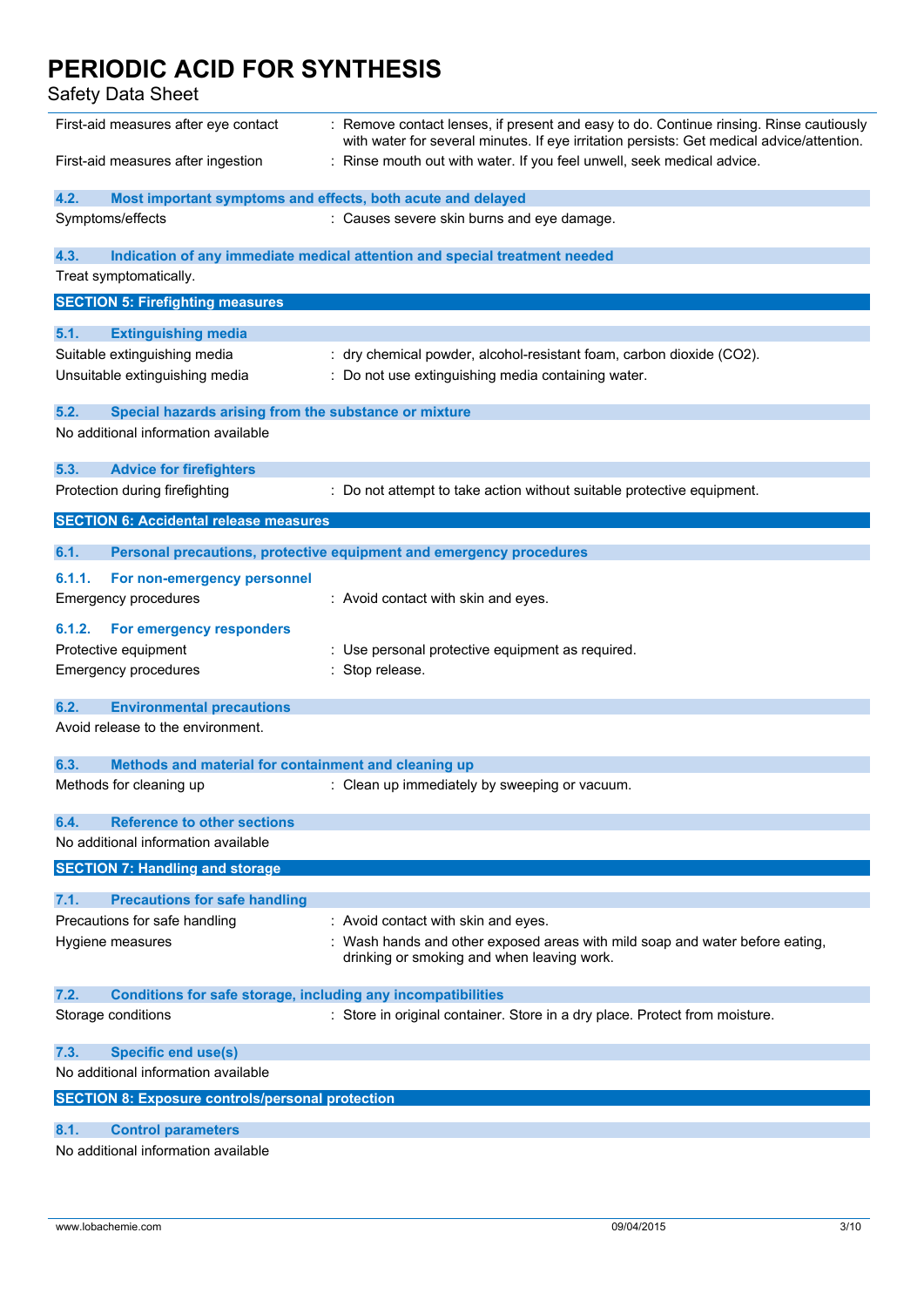| <b>Exposure controls</b><br>8.2.                                                |                                                                               |
|---------------------------------------------------------------------------------|-------------------------------------------------------------------------------|
| Hand protection                                                                 | : Protective gloves                                                           |
| Eye protection                                                                  | : Chemical goggles or safety glasses                                          |
| Skin and body protection                                                        | : Wear suitable protective clothing                                           |
| Respiratory protection                                                          | : Wear respiratory protection.                                                |
| <b>SECTION 9: Physical and chemical properties</b>                              |                                                                               |
| 9.1.<br>Information on basic physical and chemical properties<br>Physical state | : Solid                                                                       |
| Molecular mass<br>Colour                                                        | : 227.94 g/mol<br>: White crystalline.                                        |
| Odour                                                                           | : slight characteristic odor.                                                 |
| Odour threshold                                                                 | : No data available                                                           |
| pH                                                                              | : No data available                                                           |
| Relative evaporation rate (butylacetate=1)                                      | : No data available                                                           |
| Melting point                                                                   | : 122 $^{\circ}$ C                                                            |
| Freezing point                                                                  | : No data available                                                           |
| Boiling point                                                                   | $: 1300 - 1400$                                                               |
| Flash point                                                                     | : No data available                                                           |
| Auto-ignition temperature                                                       | : No data available                                                           |
| Decomposition temperature                                                       | : No data available                                                           |
| Flammability (solid, gas)                                                       | : No data available                                                           |
| Vapour pressure                                                                 | : No data available                                                           |
| Relative vapour density at 20 °C                                                | : 7.9                                                                         |
| Relative density                                                                | : No data available                                                           |
| Solubility                                                                      | : Water: Soluble in water                                                     |
| Log Pow                                                                         | : No data available                                                           |
| Viscosity, kinematic                                                            | : No data available                                                           |
| Viscosity, dynamic                                                              | : No data available                                                           |
| Explosive properties                                                            | : No data available                                                           |
| Oxidising properties                                                            | : The substance or mixture is classified as oxidizing with the subcategory 2. |
| <b>Explosive limits</b>                                                         | : No data available                                                           |

- **9.2. Other information**
- No additional information available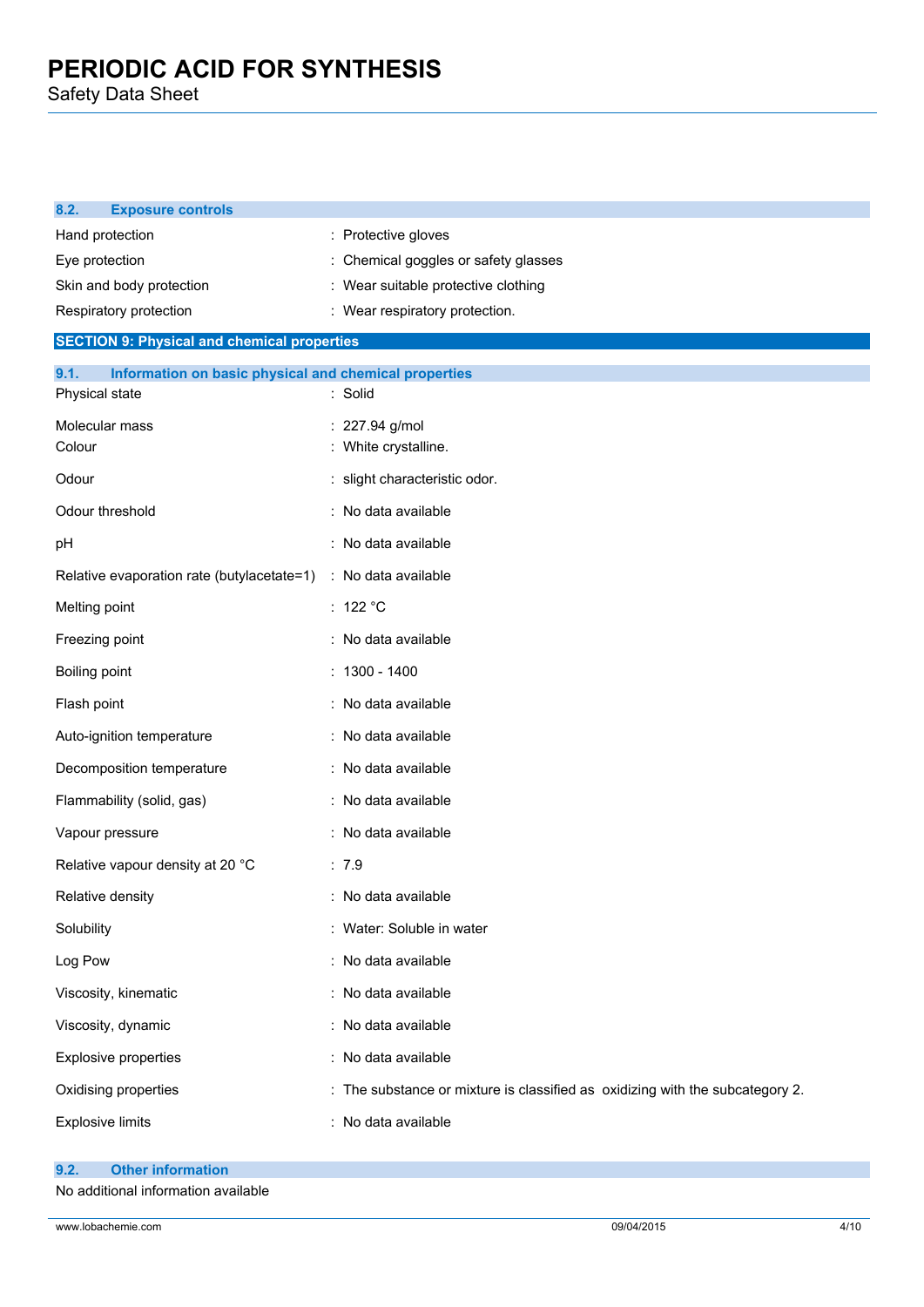Safety Data Sheet

| <b>SECTION 10: Stability and reactivity</b>                      |                                            |
|------------------------------------------------------------------|--------------------------------------------|
| 10.1.<br><b>Reactivity</b>                                       |                                            |
| No additional information available                              |                                            |
| <b>Chemical stability</b><br>10.2.                               |                                            |
| Stable under normal conditions.                                  |                                            |
| <b>Possibility of hazardous reactions</b><br>10.3.               |                                            |
| No additional information available                              |                                            |
| <b>Conditions to avoid</b><br>10.4.                              |                                            |
| Air contact. Direct sunlight. Moisture. Open flame. Overheating. |                                            |
| 10.5.<br><b>Incompatible materials</b>                           |                                            |
| No additional information available                              |                                            |
| 10.6.<br><b>Hazardous decomposition products</b>                 |                                            |
| No additional information available                              |                                            |
| <b>SECTION 11: Toxicological information</b>                     |                                            |
| 11.1.<br>Information on toxicological effects                    |                                            |
| Acute toxicity                                                   | : Not classified                           |
|                                                                  |                                            |
| Skin corrosion/irritation                                        | : Causes severe skin burns and eye damage. |
| Serious eye damage/irritation                                    | Serious eye damage, category 1, implicit   |
| Respiratory or skin sensitisation                                | Not classified                             |
| Germ cell mutagenicity                                           | Not classified                             |
| Carcinogenicity                                                  | : Not classified                           |
| Reproductive toxicity                                            | Not classified                             |
| STOT-single exposure                                             | Not classified                             |
| STOT-repeated exposure                                           | : Not classified                           |
| Aspiration hazard                                                | : Not classified                           |

## **SECTION 12: Ecological information**

| 12.1. Toxicity                      |  |
|-------------------------------------|--|
| No additional information available |  |

### **12.2. Persistence and degradability**

No additional information available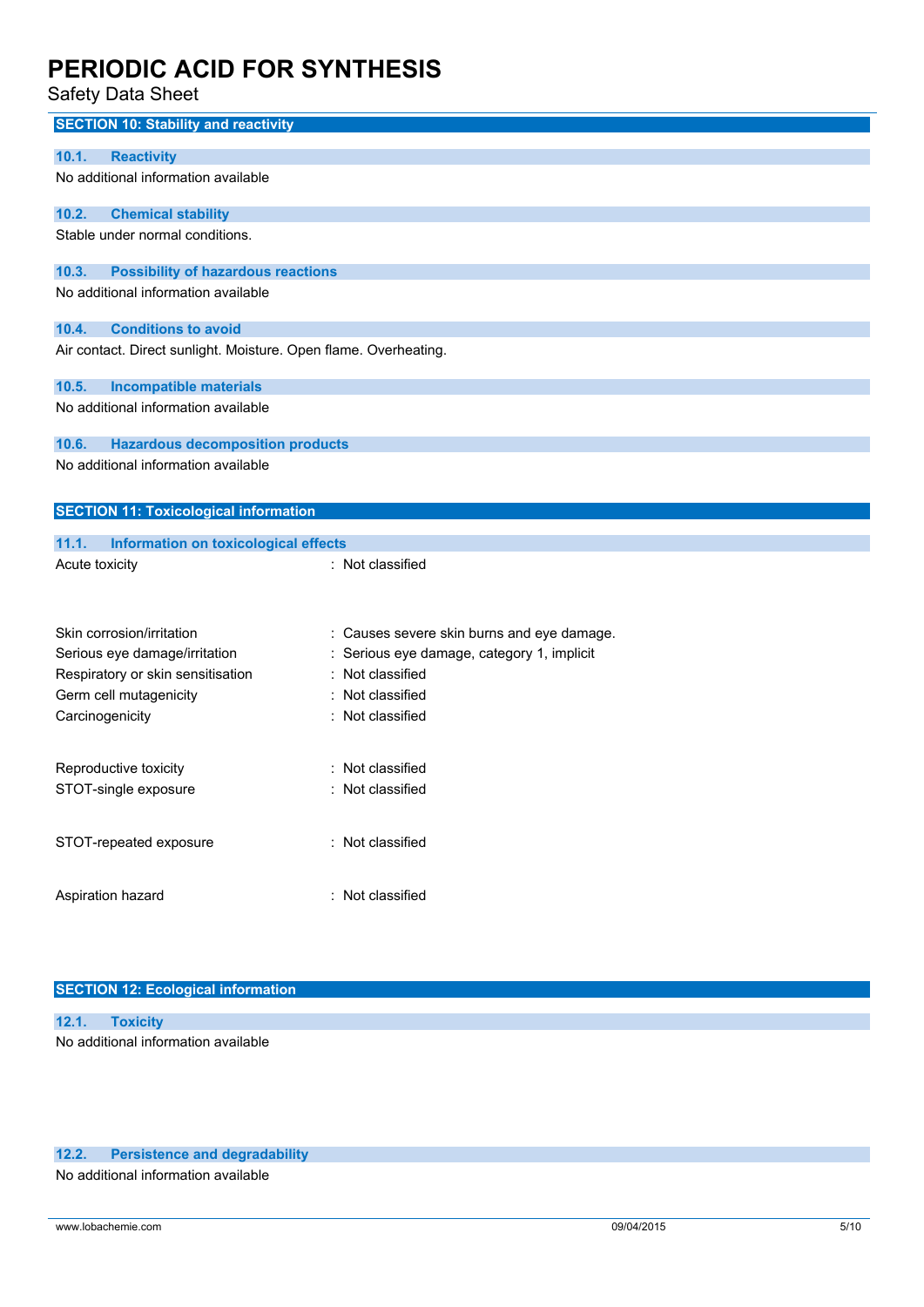Safety Data Sheet

| 12.3.<br><b>Bioaccumulative potential</b>                                    |                                                                                                                        |
|------------------------------------------------------------------------------|------------------------------------------------------------------------------------------------------------------------|
| No additional information available                                          |                                                                                                                        |
|                                                                              |                                                                                                                        |
| 12.4.<br><b>Mobility in soil</b>                                             |                                                                                                                        |
| No additional information available                                          |                                                                                                                        |
| 12.5.<br><b>Results of PBT and vPvB assessment</b>                           |                                                                                                                        |
| No additional information available                                          |                                                                                                                        |
|                                                                              |                                                                                                                        |
| 12.6.<br><b>Other adverse effects</b>                                        |                                                                                                                        |
| No additional information available                                          |                                                                                                                        |
| <b>SECTION 13: Disposal considerations</b>                                   |                                                                                                                        |
| 13.1.<br><b>Waste treatment methods</b>                                      |                                                                                                                        |
| No additional information available                                          |                                                                                                                        |
| <b>SECTION 14: Transport information</b>                                     |                                                                                                                        |
| In accordance with ADR / RID / IMDG / IATA / ADN                             |                                                                                                                        |
| 14.1.<br><b>UN number</b>                                                    |                                                                                                                        |
| UN-No. (ADR)                                                                 | :3085                                                                                                                  |
| UN-No. (IMDG)                                                                | 3085                                                                                                                   |
| UN-No. (IATA)                                                                | : 3085                                                                                                                 |
| UN-No. (ADN)                                                                 | : 3085                                                                                                                 |
| UN-No. (RID)                                                                 | : 3085                                                                                                                 |
| 14.2.<br><b>UN proper shipping name</b>                                      |                                                                                                                        |
| Proper Shipping Name (ADR)                                                   | : OXIDIZING SOLID, CORROSIVE, N.O.S.                                                                                   |
| Proper Shipping Name (IMDG)                                                  | : OXIDIZING SOLID, CORROSIVE, N.O.S.                                                                                   |
| Proper Shipping Name (IATA)                                                  | : Oxidizing solid, corrosive, n.o.s.                                                                                   |
| Proper Shipping Name (ADN)                                                   | : OXIDIZING SOLID, CORROSIVE, N.O.S.                                                                                   |
| Proper Shipping Name (RID)                                                   | : OXIDIZING SOLID, CORROSIVE, N.O.S.                                                                                   |
| Transport document description (ADR)                                         | : UN 3085 OXIDIZING SOLID, CORROSIVE, N.O.S., 5.1 (8), II, (E)                                                         |
| Transport document description (IMDG)                                        | : UN 3085 OXIDIZING SOLID, CORROSIVE, N.O.S., 5.1 (8), II                                                              |
| Transport document description (IATA)                                        | : UN 3085 Oxidizing solid, corrosive, n.o.s., 5.1, II                                                                  |
| Transport document description (ADN)<br>Transport document description (RID) | : UN 3085 OXIDIZING SOLID, CORROSIVE, N.O.S., 5.1 (8), II<br>: UN 3085 OXIDIZING SOLID, CORROSIVE, N.O.S., 5.1 (8), II |
|                                                                              |                                                                                                                        |
| 14.3.<br><b>Transport hazard class(es)</b>                                   |                                                                                                                        |
| <b>ADR</b>                                                                   |                                                                                                                        |
| Transport hazard class(es) (ADR)                                             | : 5.1(8)                                                                                                               |
| Danger labels (ADR)                                                          | : 5.1, 8                                                                                                               |
|                                                                              |                                                                                                                        |

**IMDG**

Transport hazard class(es) (IMDG) : 5.1 (8)

www.lobachemie.com 09/04/2015 6/10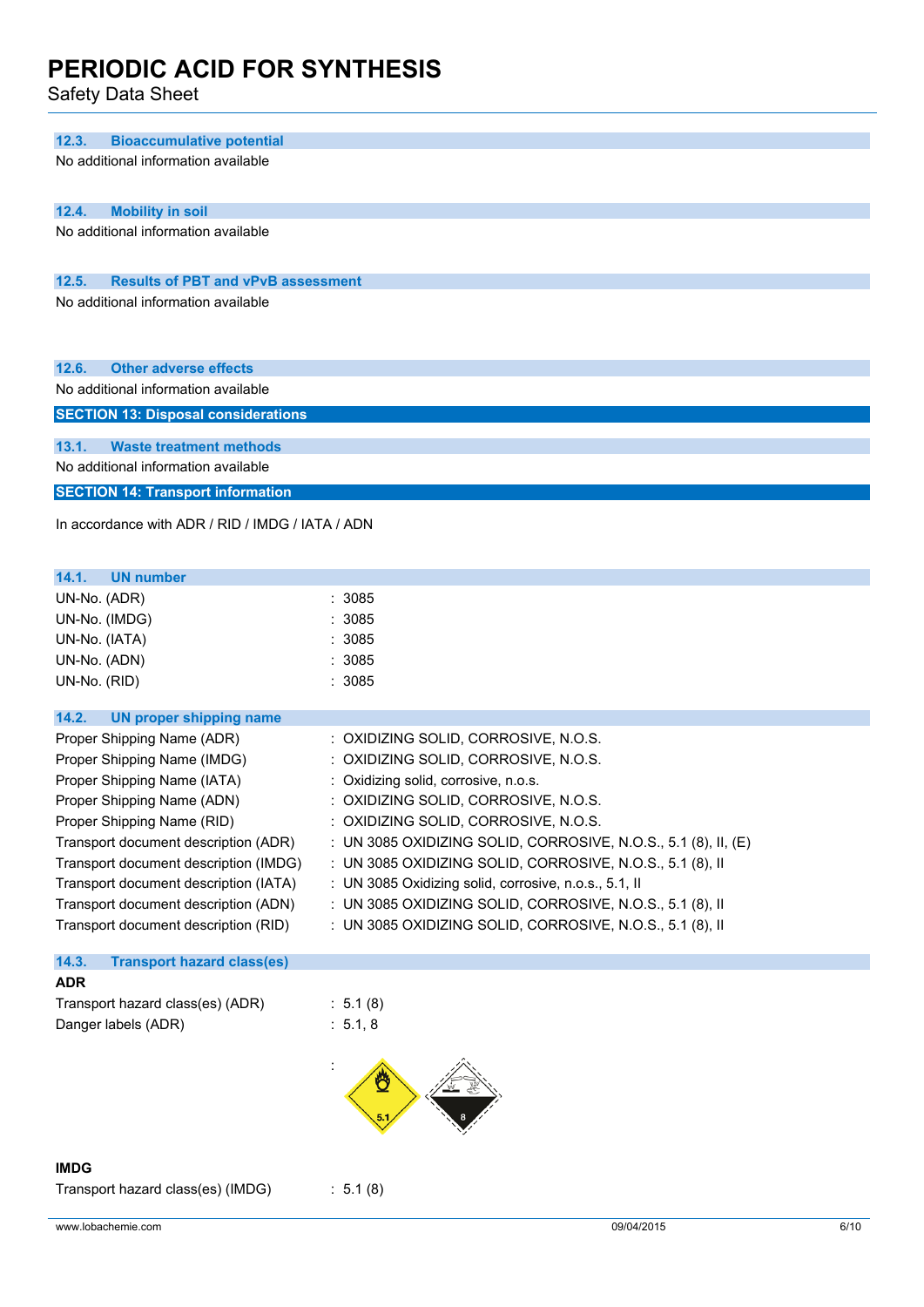| odioty Data Orioct                    |                                          |
|---------------------------------------|------------------------------------------|
| Danger labels (IMDG)                  | : 5.1, 8                                 |
|                                       | ₾                                        |
| <b>IATA</b>                           |                                          |
| Transport hazard class(es) (IATA)     | : 5.1(8)                                 |
| Hazard labels (IATA)                  | : 5.1, 8                                 |
|                                       | Ö                                        |
| <b>ADN</b>                            |                                          |
| Transport hazard class(es) (ADN)      | : 5.1(8)                                 |
| Danger labels (ADN)                   | : 5.1, 8                                 |
|                                       |                                          |
|                                       | Ö                                        |
| <b>RID</b>                            |                                          |
| Transport hazard class(es) (RID)      | : 5.1(8)                                 |
| Danger labels (RID)                   | : 5.1, 8                                 |
|                                       | ₾                                        |
| 14.4.<br><b>Packing group</b>         |                                          |
| Packing group (ADR)                   | $\therefore$ II                          |
| Packing group (IMDG)                  | $\therefore$ II                          |
| Packing group (IATA)                  | $\div$ II                                |
| Packing group (ADN)                   | $\therefore$ H                           |
| Packing group (RID)                   | $\colon$ $\ensuremath{\mathsf{II}}$      |
| <b>Environmental hazards</b><br>14.5. |                                          |
| Dangerous for the environment         | : No                                     |
| Marine pollutant                      | : No                                     |
| Other information                     | : No supplementary information available |
|                                       |                                          |

| 14.6. | <b>Special precautions for user</b> |                  |
|-------|-------------------------------------|------------------|
|       | - Overland transport                |                  |
|       | Classification code (ADR)           | $\therefore$ OC2 |
|       | Special provisions (ADR)            | : 274            |
|       | Limited quantities (ADR)            | : 1 $kg$         |
|       | Excepted quantities (ADR)           | $\therefore$ F2  |
|       |                                     |                  |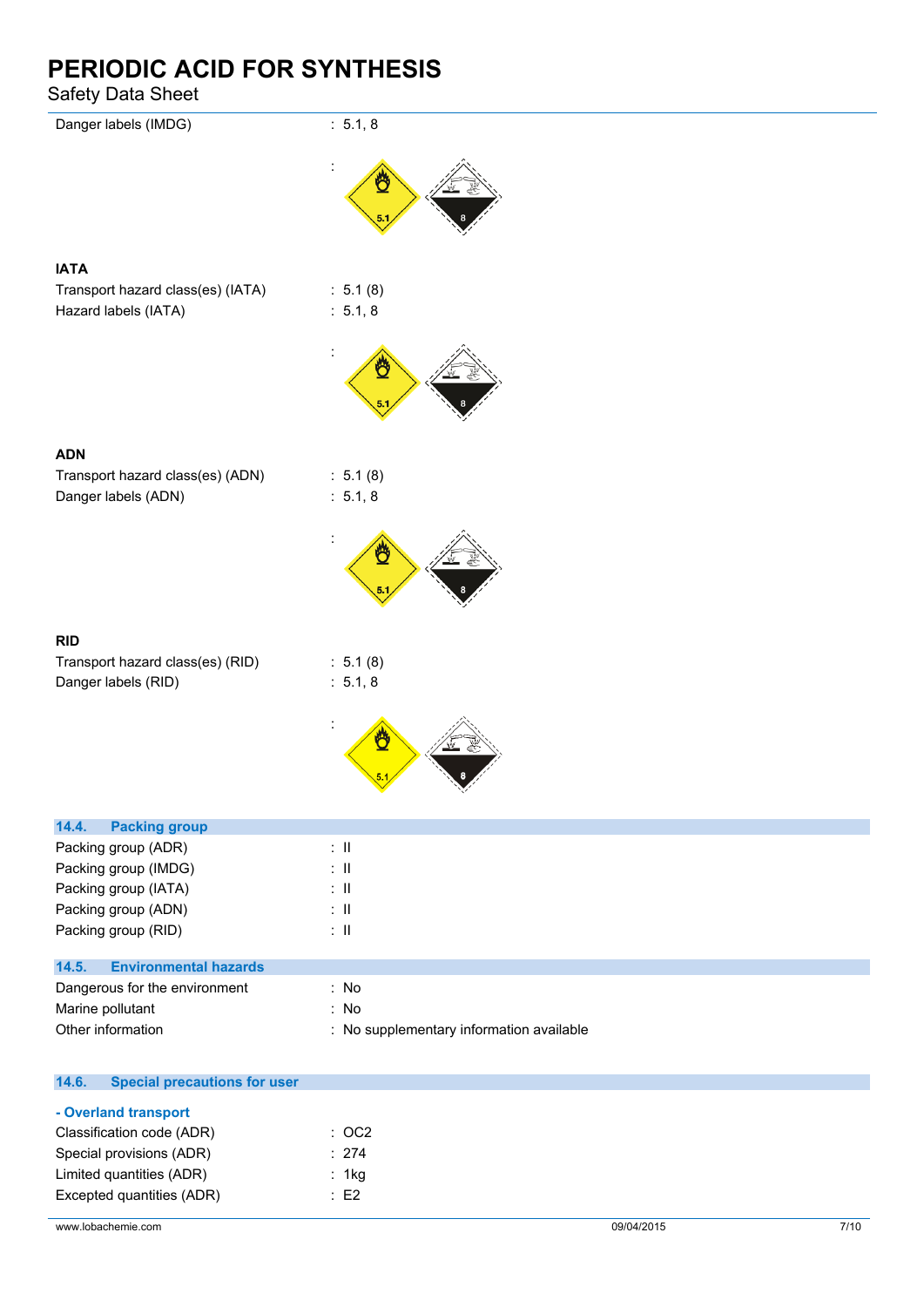| Packing instructions (ADR)                                                 | $:$ P002, IBC06                                                                                                                       |
|----------------------------------------------------------------------------|---------------------------------------------------------------------------------------------------------------------------------------|
| Mixed packing provisions (ADR)                                             | : MP2                                                                                                                                 |
| Portable tank and bulk container<br>instructions (ADR)                     | : T3                                                                                                                                  |
| Portable tank and bulk container special<br>provisions (ADR)               | : TP33                                                                                                                                |
| Tank code (ADR)                                                            | : SGAN                                                                                                                                |
| Tank special provisions (ADR)                                              | : TU3                                                                                                                                 |
| Vehicle for tank carriage                                                  | : AT                                                                                                                                  |
| Transport category (ADR)                                                   | $\therefore$ 2                                                                                                                        |
| Special provisions for carriage - Packages<br>(ADR)                        | : V11                                                                                                                                 |
| Special provisions for carriage - Loading,<br>unloading and handling (ADR) | $\therefore$ CV24                                                                                                                     |
| Hazard identification number (Kemler No.)                                  | : 58                                                                                                                                  |
| Orange plates                                                              | 58<br>3085                                                                                                                            |
| Tunnel restriction code (ADR)                                              | E                                                                                                                                     |
| EAC code                                                                   | : 1W                                                                                                                                  |
|                                                                            |                                                                                                                                       |
| - Transport by sea                                                         |                                                                                                                                       |
| Special provisions (IMDG)                                                  | : 274                                                                                                                                 |
| Packing instructions (IMDG)                                                | : P002                                                                                                                                |
| IBC packing instructions (IMDG)                                            | $\therefore$ IBC06                                                                                                                    |
| IBC special provisions (IMDG)                                              | : B21                                                                                                                                 |
| Tank instructions (IMDG)                                                   | : T3                                                                                                                                  |
| Tank special provisions (IMDG)                                             | : TP33                                                                                                                                |
| EmS-No. (Fire)                                                             | : F-A                                                                                                                                 |
| EmS-No. (Spillage)                                                         | $: S-Q$                                                                                                                               |
| Stowage category (IMDG)                                                    | : B                                                                                                                                   |
| Stowage and handling (IMDG)                                                | : H1                                                                                                                                  |
| Segregation (IMDG)                                                         | : SG38, SG49, SG60                                                                                                                    |
| Properties and observations (IMDG)                                         | : Causes burns to skin, eyes and mucous membranes. Particular care in handling<br>should be exercised if packages have become wetted. |
| MFAG-No                                                                    | : 140                                                                                                                                 |
| - Air transport                                                            |                                                                                                                                       |
| PCA Excepted quantities (IATA)                                             | $\therefore$ E2                                                                                                                       |
| PCA Limited quantities (IATA)                                              | : Y544                                                                                                                                |
| PCA limited quantity max net quantity<br>(IATA)                            | : 2.5kg                                                                                                                               |
| PCA packing instructions (IATA)                                            | : 558                                                                                                                                 |
| PCA max net quantity (IATA)                                                | : 5kg                                                                                                                                 |
| CAO packing instructions (IATA)                                            | :562                                                                                                                                  |
| CAO max net quantity (IATA)                                                | $: 25$ kg                                                                                                                             |
| Special provisions (IATA)                                                  | : A3, A803                                                                                                                            |
| ERG code (IATA)                                                            | :5C                                                                                                                                   |
| - Inland waterway transport                                                |                                                                                                                                       |
| Classification code (ADN)                                                  | :OC2                                                                                                                                  |
| Special provisions (ADN)                                                   | : 274                                                                                                                                 |
| Limited quantities (ADN)                                                   | : 1 kg                                                                                                                                |
| Excepted quantities (ADN)                                                  | $\therefore$ E2                                                                                                                       |
| Equipment required (ADN)                                                   | $:$ PP, EP                                                                                                                            |
|                                                                            |                                                                                                                                       |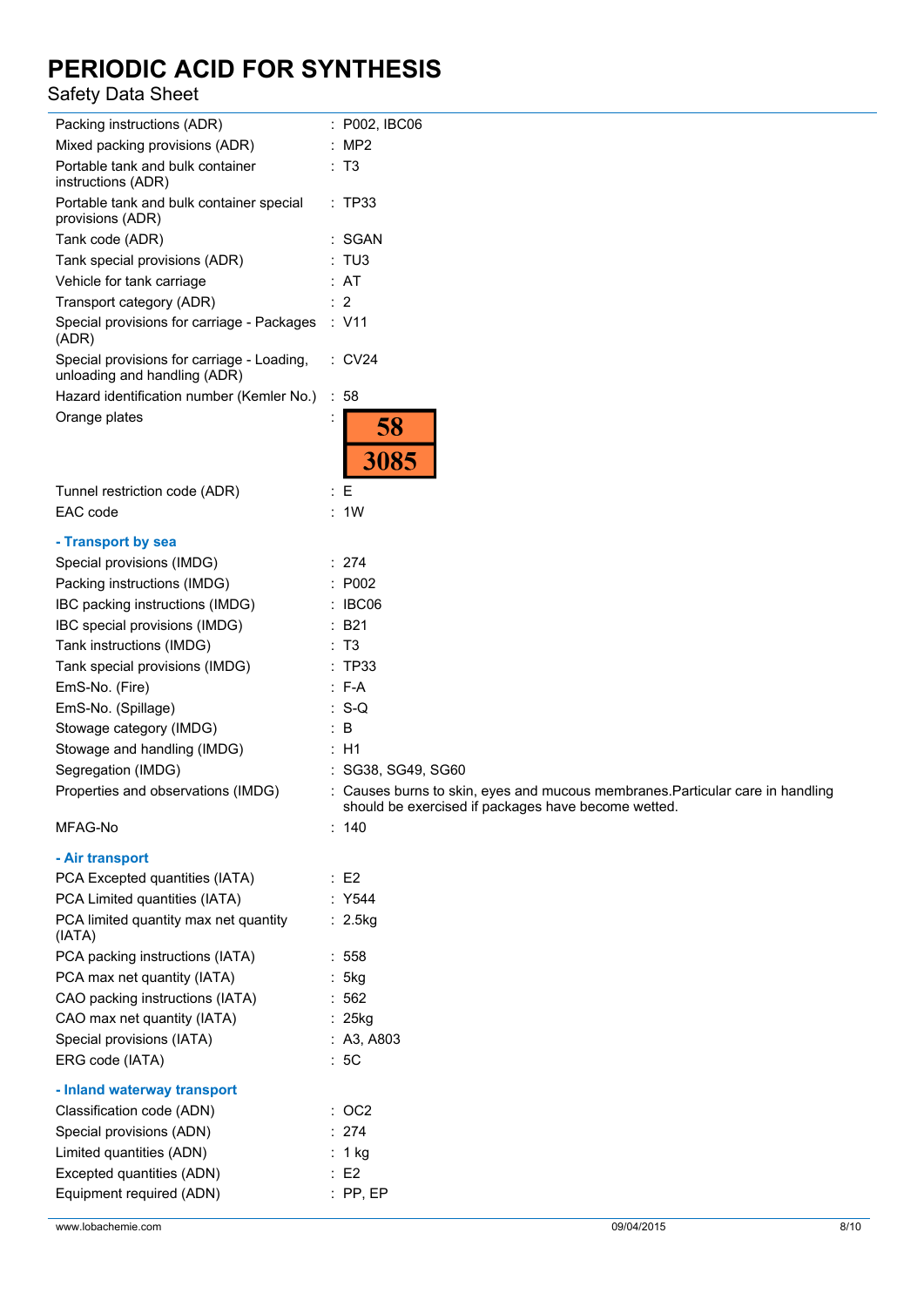Safety Data Sheet

| Number of blue cones/lights (ADN)                                          | ∶0                |
|----------------------------------------------------------------------------|-------------------|
| - Rail transport                                                           |                   |
| Classification code (RID)                                                  | : OC2             |
| Special provisions (RID)                                                   | : 274             |
| Excepted quantities (RID)                                                  | E2                |
| Packing instructions (RID)                                                 | : P002, IBC06     |
| Mixed packing provisions (RID)                                             | MP <sub>2</sub>   |
| Portable tank and bulk container<br>instructions (RID)                     | : T3              |
| Portable tank and bulk container special<br>provisions (RID)               | : TP33            |
| Tank codes for RID tanks (RID)                                             | : SGAN            |
| Special provisions for RID tanks (RID)                                     | : TU3             |
| Transport category (RID)                                                   | $\cdot$ 2         |
| Special provisions for carriage - Packages<br>(RID)                        | : W11             |
| Special provisions for carriage - Loading,<br>unloading and handling (RID) | $\therefore$ CW24 |
| Colis express (express parcels) (RID)                                      | : CE10            |
| Hazard identification number (RID)                                         | : 58              |
|                                                                            |                   |

**14.7. Transport in bulk according to Annex II of MARPOL 73/78 and the IBC Code**

Not applicable

**SECTION 15: Regulatory information**

**15.1. Safety, health and environmental regulations/legislation specific for the substance or mixture**

**15.1.1. EU-Regulations**

No REACH Annex XVII restrictions

PERIODIC ACID FOR SYNTHESIS is not on the REACH Candidate List PERIODIC ACID FOR SYNTHESIS is not on the REACH Annex XIV List

#### **15.1.2. National regulations**

#### **Germany**

12th Ordinance Implementing the Federal : Is not subject of the 12. BlmSchV (Hazardous Incident Ordinance) Immission Control Act - 12.BImSchV

### **Netherlands**

| SZW-lijst van kankerverwekkende stoffen                                                 | : The substance is not listed |
|-----------------------------------------------------------------------------------------|-------------------------------|
| SZW-lijst van mutagene stoffen                                                          | : The substance is not listed |
| NIET-limitatieve lijst van voor de<br>voortplanting giftige stoffen - Borstvoeding      | : The substance is not listed |
| NIET-limitatieve lijst van voor de<br>voortplanting giftige stoffen -<br>Vruchtbaarheid | : The substance is not listed |
| NIET-limitatieve lijst van voor de<br>voortplanting giftige stoffen - Ontwikkeling      | : The substance is not listed |